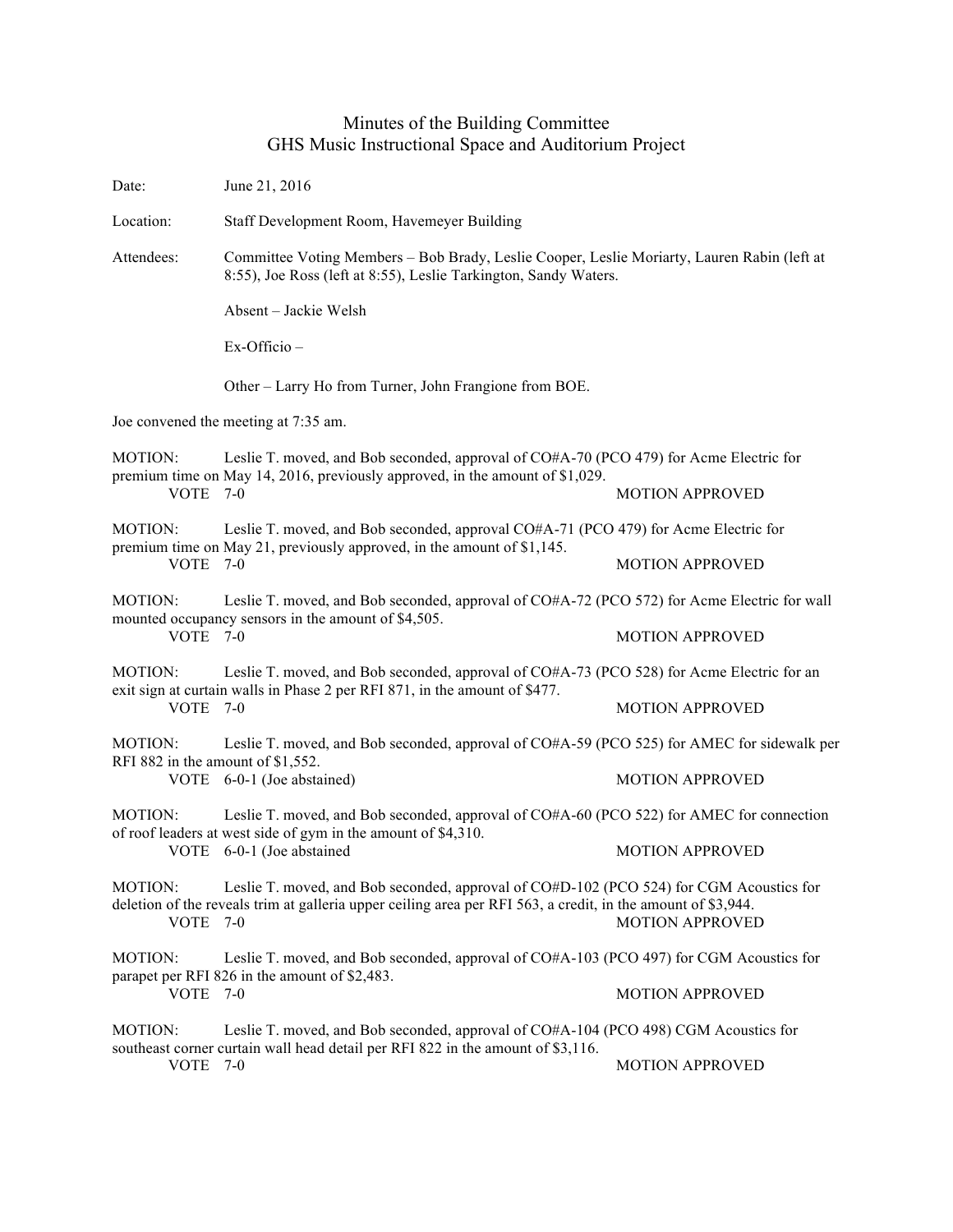| Leslie T. moved, and Bob seconded, approval of CO#A-105 (PCO 283) CGM Acoustics for<br>MOTION:<br>additional framing at parapets in the amount of \$4,003.                                                                                           |                                                                                                                                                                                                                 |                        |  |
|------------------------------------------------------------------------------------------------------------------------------------------------------------------------------------------------------------------------------------------------------|-----------------------------------------------------------------------------------------------------------------------------------------------------------------------------------------------------------------|------------------------|--|
| VOTE 7-0                                                                                                                                                                                                                                             |                                                                                                                                                                                                                 | <b>MOTION APPROVED</b> |  |
| <b>MOTION:</b><br>protection in the amount of \$567.                                                                                                                                                                                                 | Leslie T. moved, and Bob seconded, approval of CO#A-106 (PCO 438) CGM Acoustics for roof<br>$7-0$                                                                                                               |                        |  |
| <b>VOTE</b>                                                                                                                                                                                                                                          |                                                                                                                                                                                                                 | <b>MOTION APPROVED</b> |  |
| <b>MOTION:</b><br>VOTE 7-0                                                                                                                                                                                                                           | Leslie T. moved, and Bob seconded, approval of CO#A-107 (PCO 511) CGM Acoustics for<br>ceiling removal for steel installation in the amount of \$656.                                                           |                        |  |
|                                                                                                                                                                                                                                                      |                                                                                                                                                                                                                 | <b>MOTION APPROVED</b> |  |
| <b>MOTION:</b>                                                                                                                                                                                                                                       | Leslie T. moved, and Bob seconded, approval of CO#A-108 (PCO 520) CGM Acoustics for<br>insulation for wall infill per 583R1 in the amount of \$538.                                                             |                        |  |
| VOTE 7-0                                                                                                                                                                                                                                             |                                                                                                                                                                                                                 | <b>MOTION APPROVED</b> |  |
| MOTION:<br>VOTE 7-0                                                                                                                                                                                                                                  | Leslie T. moved, and Bob seconded, approval of CO#D-32 (PCO 248) for CT Mason (a back<br>charge to CGM Acoustics) for stair A & B masonry wall conflict per RFI 356, a credit, in the amount of \$14,735.       | <b>MOTION APPROVED</b> |  |
| <b>MOTION:</b><br>VOTE 7-0                                                                                                                                                                                                                           | Leslie T. moved, and Bob seconded, approval CO#A-109 (PCO 248) CGM for stair A & B<br>masonry wall conflict per RFI 356 in the amount of \$14,735.                                                              |                        |  |
|                                                                                                                                                                                                                                                      |                                                                                                                                                                                                                 | <b>MOTION APPROVED</b> |  |
| <b>MOTION:</b>                                                                                                                                                                                                                                       | Leslie T. moved, and Bob seconded, approval of CO#A-03 (PCO 521) for Elite Flooring for the<br>purchase of flooring materials for band and corridor 157 per RFI 716, to be reimbursed by the BOE, in the amount |                        |  |
| of \$23,692.<br>VOTE 7-0                                                                                                                                                                                                                             |                                                                                                                                                                                                                 | <b>MOTION APPROVED</b> |  |
| <b>MOTION:</b>                                                                                                                                                                                                                                       | Leslie T. moved, and Bob seconded, approval of CO#A-16 (PCO 518) for Ferguson HVAC for<br>revised ductwork in the electronic music room in the amount of \$10,269.                                              |                        |  |
|                                                                                                                                                                                                                                                      | VOTE 6-1 (Leslie T. opposed)                                                                                                                                                                                    | <b>MOTION APPROVED</b> |  |
| There was a concern expressed about the architect's oversight, which should have caught the inappropriateness of<br>the resulting ceiling height in the middle of the instructional space.                                                           |                                                                                                                                                                                                                 |                        |  |
| <b>MOTION:</b><br>Leslie T. moved, and Bob seconded, approval of authorization to Leslie Moriarty to authorize a<br>CCD for Ferguson HVAC for additional brackets for smoke detectors relocation per RFI 557 in the amount not to<br>exceed \$3,640. |                                                                                                                                                                                                                 |                        |  |
|                                                                                                                                                                                                                                                      | VOTE 6-1 (Leslie T. opposed)                                                                                                                                                                                    | <b>MOTION APPROVED</b> |  |
| <b>MOTION:</b><br>VOTE 7-0                                                                                                                                                                                                                           | Leslie T. moved, and Bob seconded, approval of CO#A-19 (PCO 239) for Silktown to install<br>condenser unit per CCD-018/RFI 383 in the amount of \$33,898.                                                       |                        |  |
|                                                                                                                                                                                                                                                      |                                                                                                                                                                                                                 | <b>MOTION APPROVED</b> |  |
| <b>MOTION:</b><br>VOTE 7-0                                                                                                                                                                                                                           | Leslie T. moved, and Bob seconded, approval of CO#D-20 (PCO 265) for Silktown for roof<br>anchors, a credit, in the amount of \$10,800.                                                                         |                        |  |
|                                                                                                                                                                                                                                                      |                                                                                                                                                                                                                 | <b>MOTION APPROVED</b> |  |
| MOTION:                                                                                                                                                                                                                                              | Leslie T. moved, and Bob seconded, approval of CO#D-21 (PCO 33) for Silktown for deleted<br>condenser platform, a credit, in the amount of \$2,700.                                                             |                        |  |
| VOTE 7-0                                                                                                                                                                                                                                             |                                                                                                                                                                                                                 | <b>MOTION APPROVED</b> |  |
| MOTION:                                                                                                                                                                                                                                              | Leslie T. moved, and Bob seconded, approval of CO#A-22 (PCO 283) for Silktown for AHU-2,<br>roof south end detail, in the amount of \$1,250.                                                                    |                        |  |
| VOTE 7-0                                                                                                                                                                                                                                             |                                                                                                                                                                                                                 | <b>MOTION APPROVED</b> |  |
|                                                                                                                                                                                                                                                      |                                                                                                                                                                                                                 |                        |  |